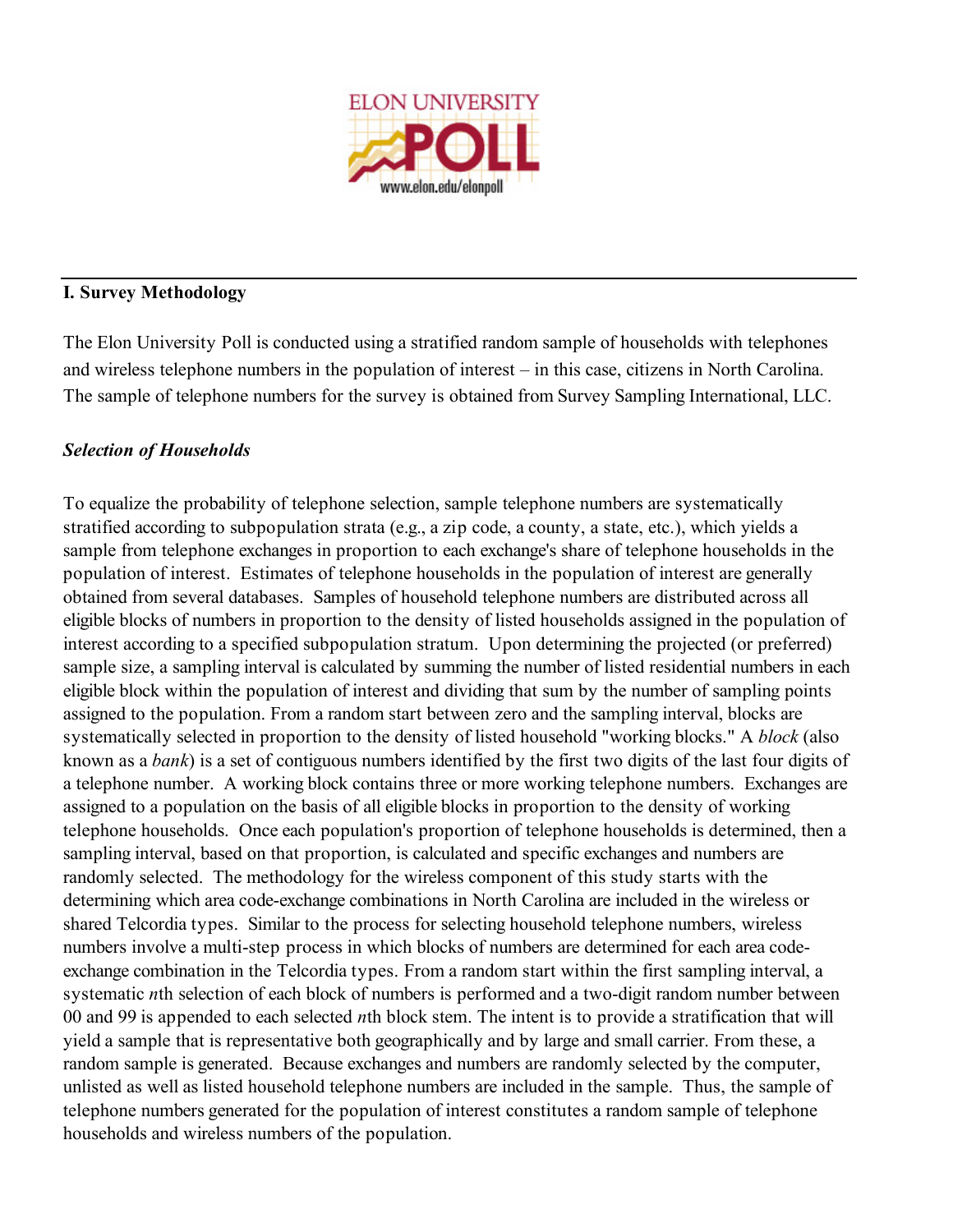#### *Procedures Used for Conducting the Poll*

The survey was conducted Monday, September  $15<sup>th</sup>$ , through Thursday, September  $18<sup>th</sup>$ , of 2008. During this time calls were made from 5:00 pm to 9:00 pm EST. The Elon University Poll uses CATI system software (Computer Assisted Telephone Interviewing) in the administration of surveys. For each working telephone number in the sample, several attempts were made to reach each number. Only individuals 18 years or older were interviewed; those reached at business or work numbers were not interviewed. For each number reached, one adult is generally selected based on whether s/he is the oldest or youngest adult. Interviews, which are conducted by live interviewers, are completed with adults from the target population as specified. Interviews for this survey were completed with 411 adults from North Carolina. For a sample size of 411, there is a 95 percent probability that our survey results are within plus or minus 4.9 percentage points (the margin of sampling error) of the actual population distribution for any given question. For sub-samples (a subgroup selected from the overall sample), the margin of error is higher depending on the size of the subsample. When we use a subsample, we identify these results as being from a subsample and provide the total number of respondents and margin of error for that subsample. In reporting our results, we note any use of a subsample where applicable. Because our surveys are based on probability sampling, there are a variety of factors that prevent these results from being perfect, complete depictions of the population; the foremost example is that of margin of sampling error (as noted above). With all probability samples, there are theoretical and practical difficulties estimating population characteristics (or parameters). Thus, while efforts are made to reduce or lessen such threats, sampling error as well as other sources of error – while not all inclusive, examples of other error effects are non-response rates, question order effects, question wording effects, etc. – are present in surveys derived from probability samples.

## *Questions and Question Order*

The Elon University Poll provides the questions as worded and the order in which these questions are administered (to respondents). Conspicuous in reviewing some questions is the "bracketed" information. Information contained within brackets ( [ ] ) denotes response options as provided in the question; this bracketed information is rotated per question to ensure that respondents do not receive a set order of response options presented to them, which also maintains question construction integrity by avoiding respondent acquiescence based on question composition. Some questions used a probe maneuver to determine a respondent's intensity of perspective. Probe techniques used in this questionnaire mainly consist of asking a respondent if their response is more intense than initially provided. For example, upon indicating whether s/he is satisfied or dissatisfied, we asked the respondent "would you say you are very 'satisfied'/'dissatisfied'". This technique is employed in some questions as opposed to specifying the full range of choices in the question. Though specifying the full range of options in questions is a commonly accepted practice in survey research, we sometimes prefer that the respondent determine whether their perspective is stronger or more intense for which the probe technique used. Another method for acquiring information from respondents is to ask an "open-ended" question. The open-ended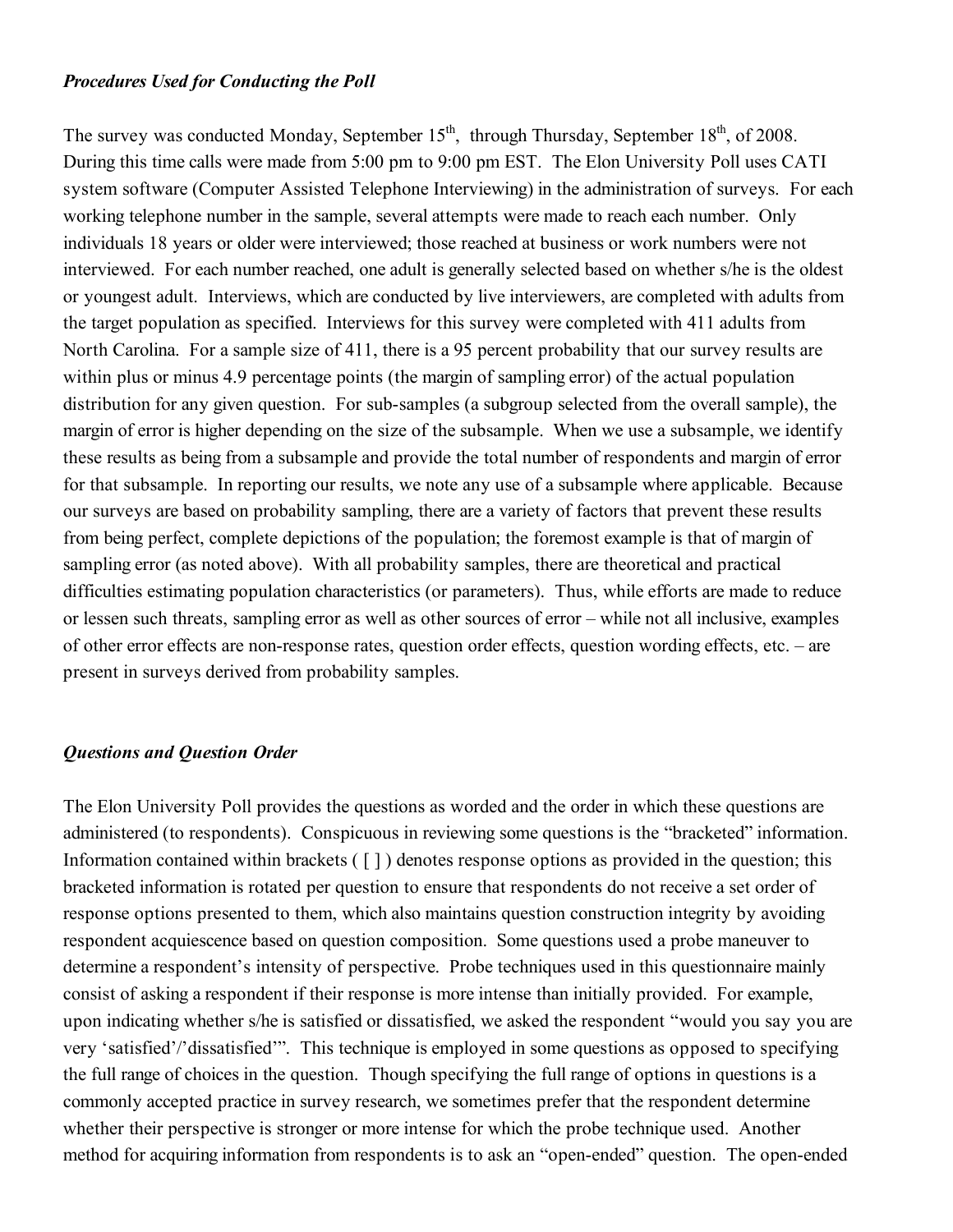question is a question for which no response options are provided, i.e., it is entirely up to the respondent to provide the response information.

# *The Elon University Poll*

The Elon University Poll is conducted under the auspices of the Center for Public Opinion Polling (Hunter Bacot, Director & Mileah Kromer, Assistant Director), which is a constituent part of the Institute for Politics and Public Affairs (George Taylor, Director); both these organizations are housed in the department of political science at Elon University. These academic units are part of Elon College, the College of Arts and Sciences at Elon University, which is under the direction of Dr. Steven House (Dean). The Elon University administration, led by Dr. Leo Lambert, President of the university, fully support the Elon University Poll as part of its service commitment to state, regional, and national constituents. Dr. Hunter Bacot, a professor in the department of political science, directs the Elon University Poll. Elon University students administer the survey as part of the University's commitment to experiential learning where "students learn through doing."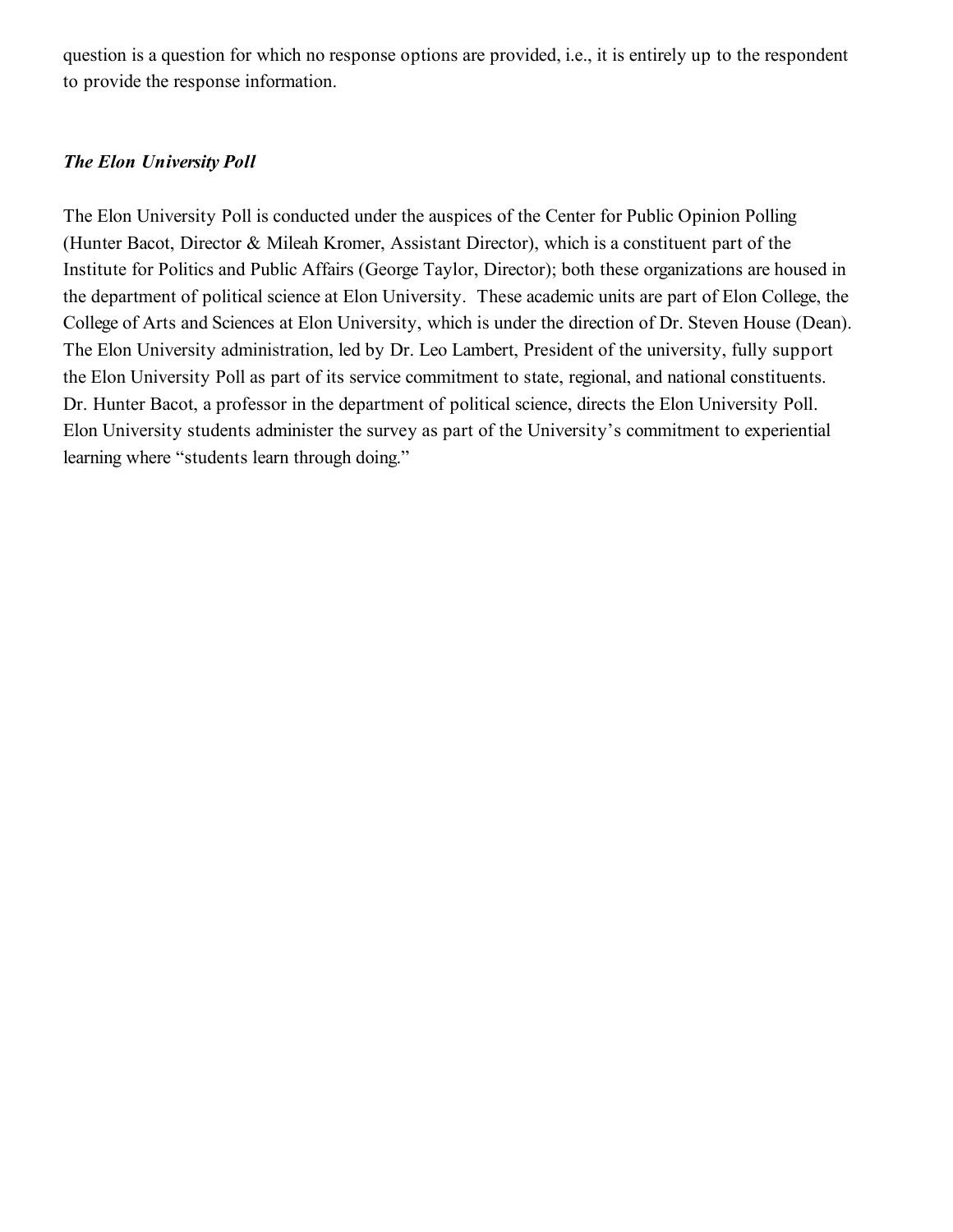# **II. Survey Instrument and Percent Distributions by Question**

**Interviews were completed with 411 adults from households in the North Carolina. For a sample size of 411, there is a 95 percent probability that our survey results are within plus or minus 4.9 percent (the margin of sampling error) of the actual population distribution for any given question. Data are weighted to reflect the adult population in terms of race.**

| About the Codes appearing in Questions and Responses |                                                              |  |  |  |  |
|------------------------------------------------------|--------------------------------------------------------------|--|--|--|--|
|                                                      |                                                              |  |  |  |  |
| <b>Response Options not offered</b>                  | Response options are not offered to the person taking the    |  |  |  |  |
|                                                      | survey (respondent), but are included in the question as     |  |  |  |  |
|                                                      | asked (and usually denoted by brackets,                      |  |  |  |  |
|                                                      | []). Response options are generally offered only for         |  |  |  |  |
|                                                      | demographic questions (background characteristic, e.g., age, |  |  |  |  |
|                                                      | education, income, etc.).                                    |  |  |  |  |
| v = volunteered response                             | Respondents volunteer response option. As response           |  |  |  |  |
|                                                      | options are not offered to those taking the survey, some     |  |  |  |  |
|                                                      | respondents offer or volunteer response options. Though      |  |  |  |  |
|                                                      | not all volunteered options can be anticipated, the more     |  |  |  |  |
|                                                      | common options are noted.                                    |  |  |  |  |
| $p =$ probed response                                | Respondents self-place in this option or category. A probe   |  |  |  |  |
|                                                      | maneuver is used in questions to allow the respondent to     |  |  |  |  |
|                                                      | indicate whether her/his response is more intense than       |  |  |  |  |
|                                                      | initially provided for in the choices appearing in the       |  |  |  |  |
|                                                      | question. For example, on probe questions the interviewer,   |  |  |  |  |
|                                                      | upon a respondent indicating that she/he is satisfied (or    |  |  |  |  |
|                                                      | dissatisfied), is instructed to ask him/her "Would you say   |  |  |  |  |
|                                                      | you are "very satisfied"?"                                   |  |  |  |  |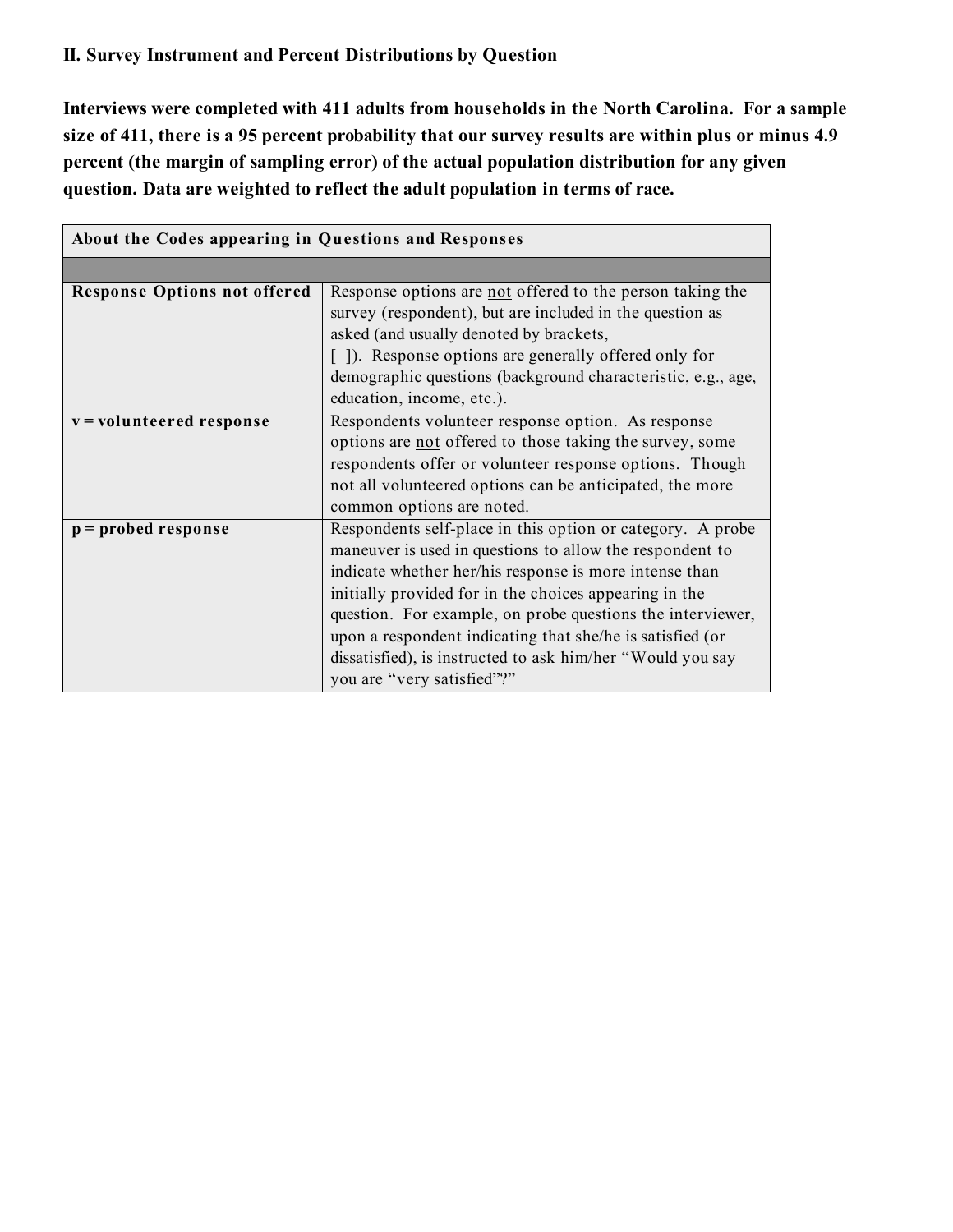**First, thinking about things in the country, do you feel things in this country [have gotten off on the wrong track, or are going in the right direction]? (probe)**

|                                            | April 2008   | <b>September</b><br>2008 |
|--------------------------------------------|--------------|--------------------------|
|                                            | Percent      | <b>Percent</b>           |
| Strongly Gotten Off on the Wrong Track (p) | 51.1         | 53.3                     |
| Gotten Off on the Wrong Track              | 28.2         | 27.7                     |
| Going in the Right Direction               | 10.3         | 9.2                      |
| Strongly Going in the Right Direction (p)  | 3.9          | 3.2                      |
| Don't Know (v)                             | 6.3          | 6.1                      |
| Refused (v)                                | $\cdot$ 1    | .5                       |
|                                            | 100.0        | 100.0                    |
|                                            | $543.+/-4.3$ | $411, +/-4.9$            |

**Now, I would like to know what you think is the most important issue facing the state of North Carolina? (open ended)**

|                                                   | February<br>2008<br>Percent | April 2008<br>Percent | September<br>2008<br><b>Percent</b> |
|---------------------------------------------------|-----------------------------|-----------------------|-------------------------------------|
| Economy                                           | 29.4                        | 34.8                  | 46.7                                |
| Energy & Gas Prices                               | 1.9                         | 9.4                   | 10.5                                |
| <b>Elementary &amp; Secondary Education</b>       | 12.4                        | 8.6                   | 10.0                                |
| <b>Health Care</b>                                | 1.7                         | 1.8                   | 5.6                                 |
| Immigration                                       | 6.7                         | 6.2                   | 5.4                                 |
| <b>Taxes</b>                                      | 7.4                         | 4.8                   | 3.9                                 |
| Environment                                       | 10.3                        | 4.6                   | 1.5                                 |
| <b>Economic Development</b>                       | 2.0                         | 2.6                   | 1.5                                 |
| Crime & Drugs                                     | 1.0                         | 1.1                   | 1.0                                 |
| <b>Family Values &amp; Morals</b>                 | 0.6                         | 1.1                   | 1.0                                 |
| Public Assistance (includes Medicaid or Medicare) | 5.6                         | 4.3                   | $\cdot$                             |
| War in Iraq                                       | 1.7                         | 2.1                   | $\cdot$                             |
| <b>Traffic &amp; Road Construction</b>            | 2.9                         | 2.0                   | $\cdot$                             |
| Other                                             | 8.6                         | 7.4                   | 6.0                                 |
| Don't Know (v)                                    | 6.8                         | 9.1                   | 6.3                                 |
| Total                                             | 100.0<br>$764, +/-3.6$      | 100.0<br>$543,+/-4.3$ | 100.0<br>$411, +/-4.9$              |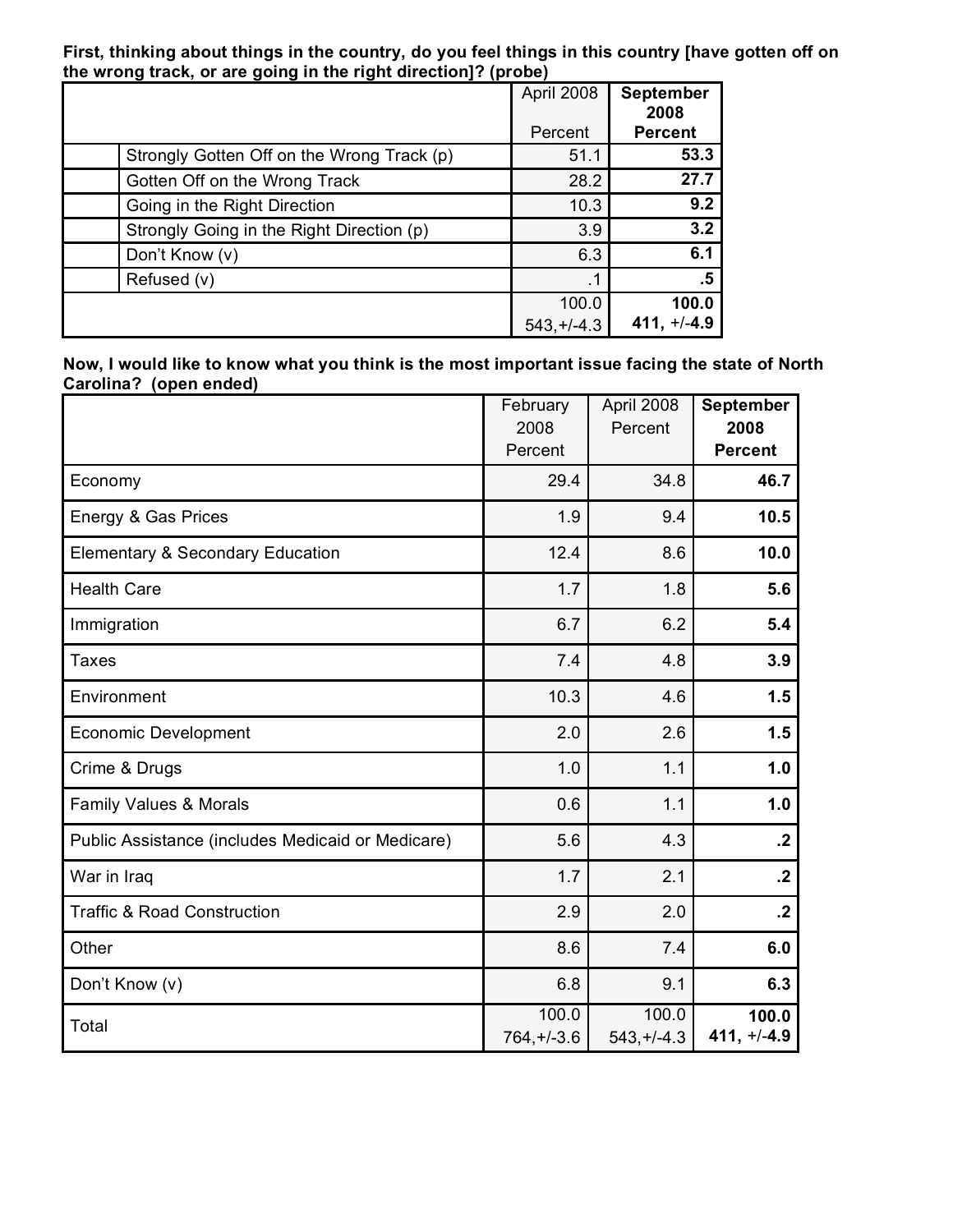**Now I'd like to ask you some questions about the upcoming elections.**

**Which party will you be supporting in the upcoming Presidential election, will you be [voting for the Republican Party or the Democratic Party], or have you even decided?**

|                                   | Percent                |
|-----------------------------------|------------------------|
| <b>DEMOCRATIC PARTY</b>           | 35.3                   |
| <b>REPUBLICAN PARTY</b>           | 40.6                   |
| NOT DECIDED/NOT SURE AT THIS TIME | 19.7                   |
| OTHER(v)                          | 3.2                    |
| DON T KNOW (v)                    | 1.0 <sub>l</sub>       |
| REFUSED (v)                       |                        |
| Total                             | 100.0<br>$411, +/-4.9$ |

**Which party will you be supporting in the upcoming United States Senate election, will you be [voting for the Republican Party or the Democratic Party], or have you even decided**

|                                   | Percent                |
|-----------------------------------|------------------------|
| <b>DEMOCRATIC PARTY</b>           | 35.3                   |
| <b>REPUBLICAN PARTY</b>           | 34.8                   |
| NOT DECIDED/NOT SURE AT THIS TIME | 23.6                   |
| OTHER (v)                         | 2.7                    |
| DON T KNOW (v)                    | 3.2 <sub>l</sub>       |
| REFUSED (v)                       | .5                     |
| Total                             | 100.0<br>$411, +/-4.9$ |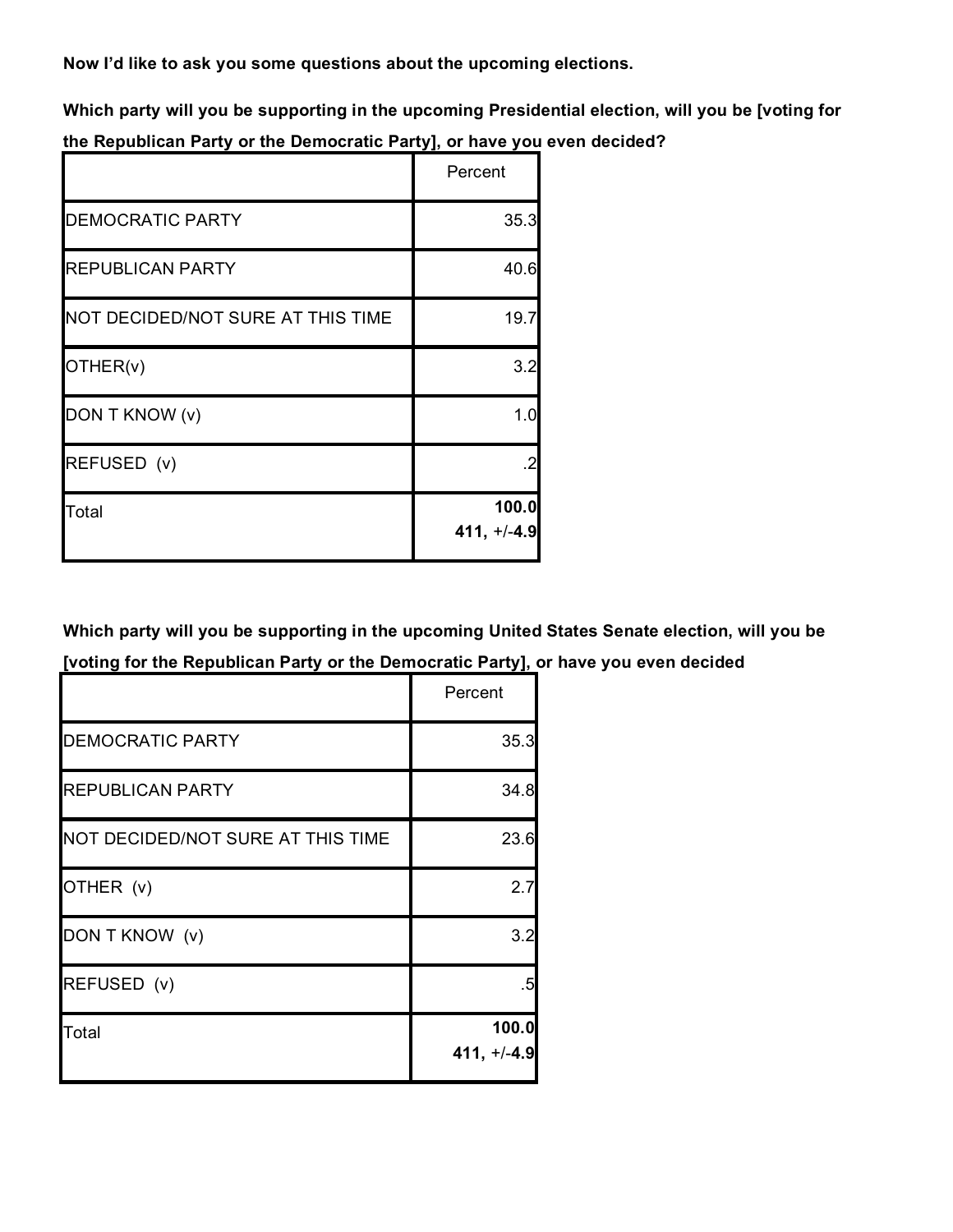**Which party will you be supporting in the upcoming election for North Carolina's Governor, will you be [voting for the Republican Party or the Democratic Party], or have you even decided?**

|                                   | Percent                |
|-----------------------------------|------------------------|
| <b>DEMOCRATIC PARTY</b>           | 34.8                   |
| <b>REPUBLICAN PARTY</b>           | 37.2                   |
| NOT DECIDED/NOT SURE AT THIS TIME | 22.9                   |
| OTHER (v)                         | 1.5                    |
| DON T KNOW (v)                    | 3.2                    |
| REFUSED (v)                       | .5                     |
| Total                             | 100.0<br>$411, +/-4.9$ |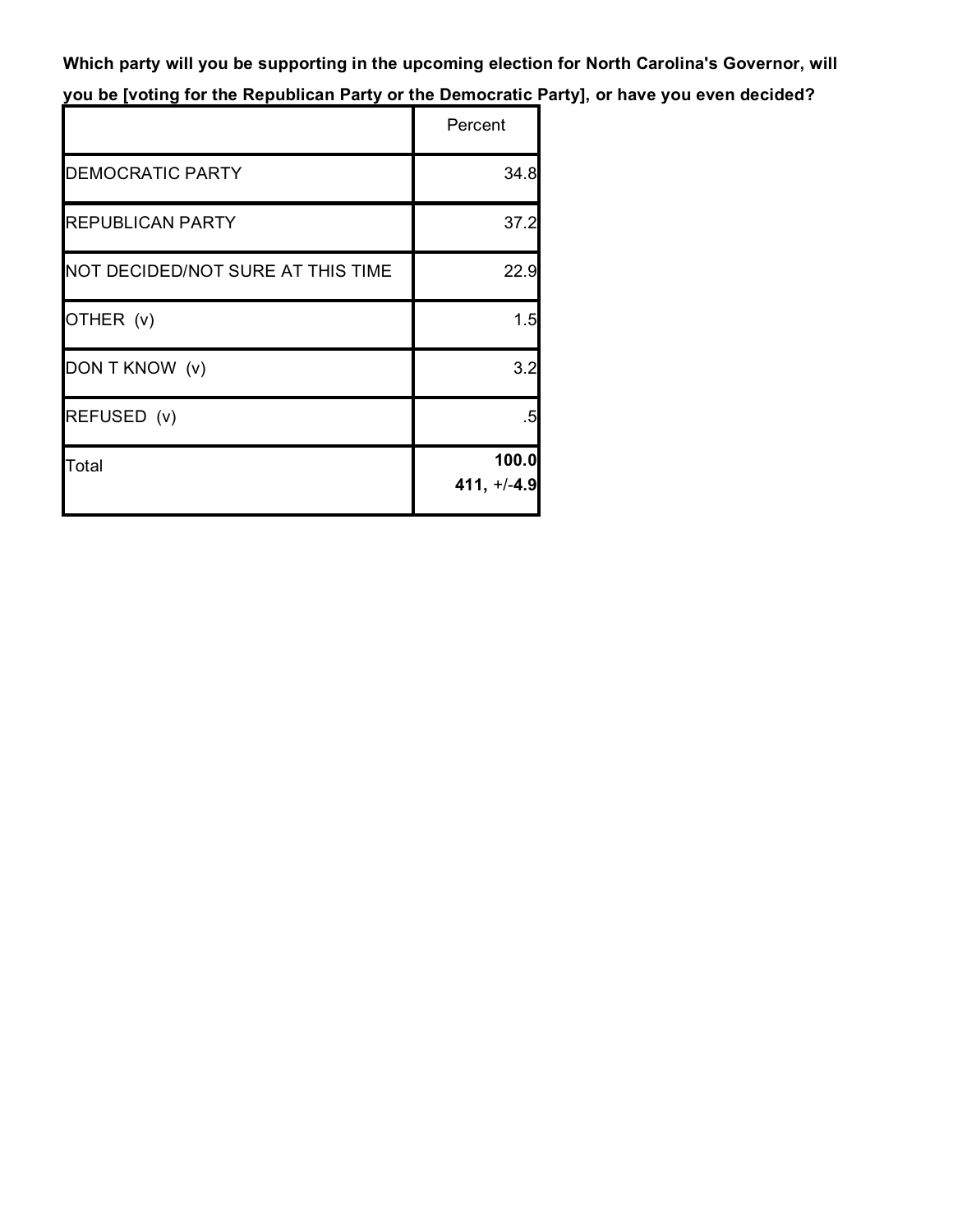**Now thinking about the upcoming elections in North Carolina, I'd like to know what you think about people campaigning to be your governor . . . Would you [approve or disapprove] of [insert candidate name here] as your Governor? (probe)**

| (probe) would you approve or disapprovel or linsert candidate hame here) as your Governor? (probe) |                                             |                   |                |                                          |                      |                       |
|----------------------------------------------------------------------------------------------------|---------------------------------------------|-------------------|----------------|------------------------------------------|----------------------|-----------------------|
| <b>CANDIDATES</b>                                                                                  | <b>Strongly</b><br><b>Disapprove</b><br>(p) | <b>Disapprove</b> | <b>Approve</b> | <b>Strongly</b><br><b>Approve</b><br>(p) | Don't<br>Know<br>(v) | <b>Refused</b><br>(v) |
| <b>Beverly Perdue</b>                                                                              | 10.2                                        | 16.9              | 22.9           | 8.4                                      | 41.4                 | 0.1                   |
| <b>Beverly Perdue</b>                                                                              | 13.6                                        | 20.2              | 23.4           | 13.6                                     | 29.0                 | 0.2                   |
| <b>Pat McCrory</b>                                                                                 | 6.1                                         | 14.9              | 21.4           | 8.0                                      | 49.3                 | 0.2                   |
| <b>Pat McCrory</b>                                                                                 | 14.6                                        | 19.0              | 22.6           | 14.4                                     | 29.0                 | 0.5                   |

Note: Total=411, +/- 4.9. Results in shaded areas are from the April 2008 Elon University Poll (N=543,  $+/- 4.3$ ).

**Now I would like to know what you think about people campaigning to be your United States Senator . . . Would you [approve or disapprove] of Kay Hagan as your Senator? (probe) Do you [approve or disapprove] of Elizabeth Dole as your Senator? (probe)**

| .                     |                                             |                   |                |                                          |                      |                       |
|-----------------------|---------------------------------------------|-------------------|----------------|------------------------------------------|----------------------|-----------------------|
| <b>CANDIDATES</b>     | <b>Strongly</b><br><b>Disapprove</b><br>(p) | <b>Disapprove</b> | <b>Approve</b> | <b>Strongly</b><br><b>Approve</b><br>(p) | Don't<br>Know<br>(v) | <b>Refused</b><br>(v) |
| <b>Elizabeth Dole</b> | 26.0                                        | 19.0              | 25.3           | 14.6                                     | 15.1                 | 0.0                   |
| <b>Kay Hagan</b>      | 5.6                                         | 11.7              | 19.2           | 5.9                                      | 57.6                 | 0.0                   |
| Kay Hagan             | 11.9                                        | 22.4              | 20.2           | 15.8                                     | 29.7                 | 0.0                   |

Note: Total=411, +/- 4.9. Results in shaded areas are from the April 2008 Elon University Poll (N=543,  $+/- 4.3$ ).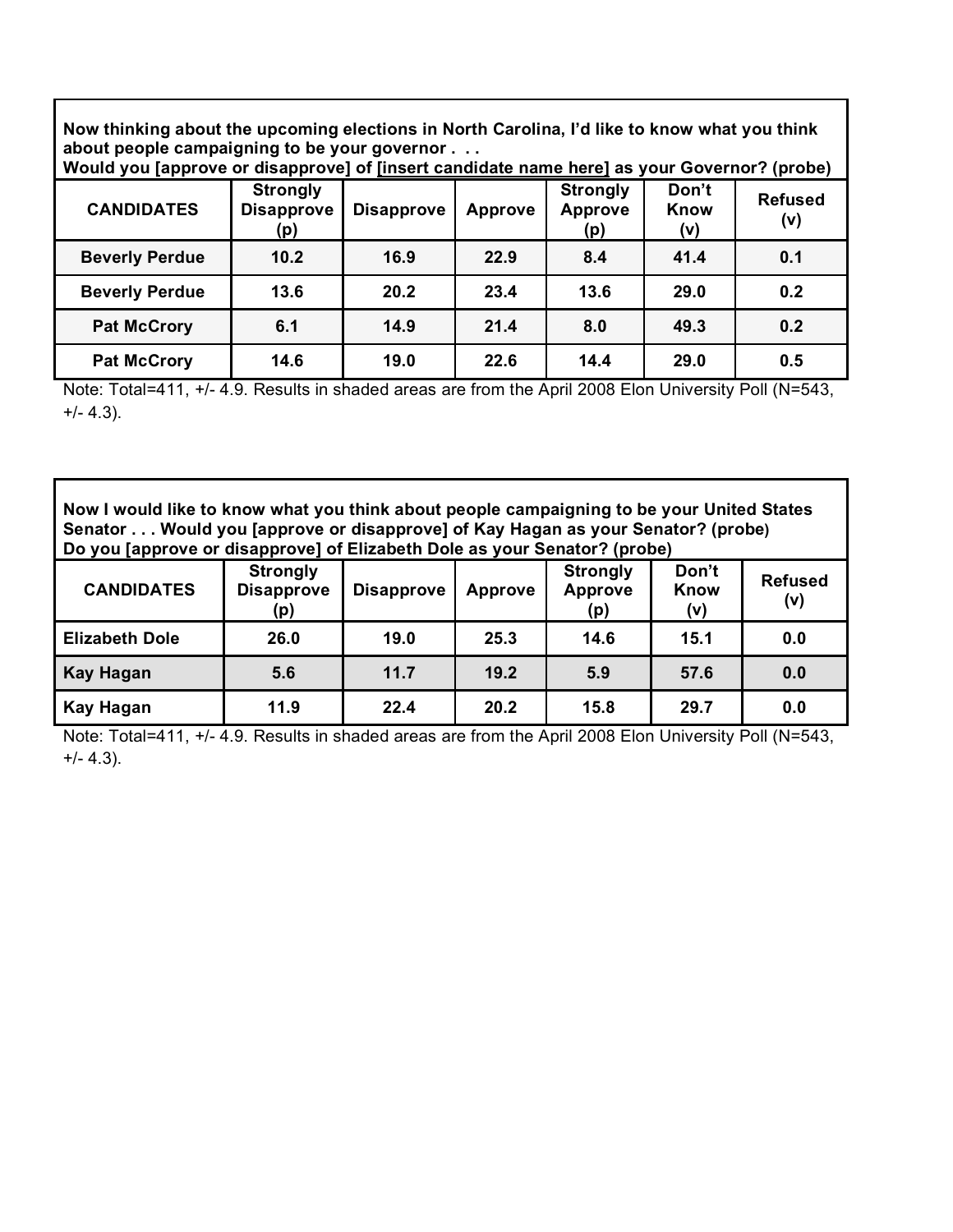**Now, speaking of Elizabeth Dole, I would like to know what you think about her as your Senator. . . Do you [approve or disapprove] of the way Elizabeth Dole is handling her job as United States Senator? (probe)**

| <b>CANDIDATE</b>      | <b>Strongly</b><br><b>Disapprove</b><br>(p) | <b>Disapprove</b> | <b>Approve</b> | <b>Strongly</b><br><b>Approve</b><br>(p) | Don't<br>Know<br>(v) | <b>Refused</b><br>(v) |
|-----------------------|---------------------------------------------|-------------------|----------------|------------------------------------------|----------------------|-----------------------|
| <b>Elizabeth Dole</b> | 10.1                                        | 15.6              | 39.5           | 18.3                                     | 16.0                 | 0.5                   |
| <b>Elizabeth Dole</b> | 23.1                                        | 24.3              | 29.4           | 9.7                                      | 13.4                 | 0.0                   |

**Would you say you are [satisfied or unsatisfied] with Senator Dole's representation of North Carolina? (probe)**

|                       | <b>Very</b><br><b>Unsatisfied</b><br>(p) | <b>Unsatisfied</b> | <b>Satisfied</b> | <b>Very</b><br><b>Satisfied</b><br>(p) | Don't<br>Know<br>(v) | <b>Refused</b><br>(v) |
|-----------------------|------------------------------------------|--------------------|------------------|----------------------------------------|----------------------|-----------------------|
| <b>Elizabeth Dole</b> | 10.3                                     | 16.1               | 42.6             | 13.2                                   | 17.4                 | 0.4                   |
| <b>Elizabeth Dole</b> | 21.2                                     | 26.8               | 30.4             | 10.0                                   | 11.7                 | 0.0                   |

**Thinking about your current United States Senator, Elizabeth Dole [do you think she has performed her job well enough to deserve re-election, or do you think it's time to give a new person a chance]?**

|                       | Dole deserves<br>re-election | Time for a<br><b>New Person</b><br>to have a<br><b>Chance</b> | It Depends<br>(v) | <b>Not Sure</b><br>at this<br>time<br>(v) | Don't<br>Know<br>(v) | <b>Refused</b><br>(v) |
|-----------------------|------------------------------|---------------------------------------------------------------|-------------------|-------------------------------------------|----------------------|-----------------------|
| <b>Elizabeth Dole</b> | 37.2                         | 44.5                                                          | 2.9               | 2.9                                       | 12.4                 | 0.2                   |
| <b>Elizabeth Dole</b> | 33.1                         | 50.9                                                          | 4.1               | 5.8                                       | 5.8                  | 0.2                   |

Note: Total=411, +/- 4.9. Results in shaded areas are from the April 2008 Elon University Poll (N=543, +/- 4.3).

## **Do you know people that will not vote for a Senate candidate who is too old?**

|       |                | September<br>2008<br>Percent |
|-------|----------------|------------------------------|
|       | No             | 78.1                         |
|       | Yes            | 16.8                         |
|       | Don't Know (v) | 5.1                          |
| Total |                | 100.0<br>$411, +/-4.9$       |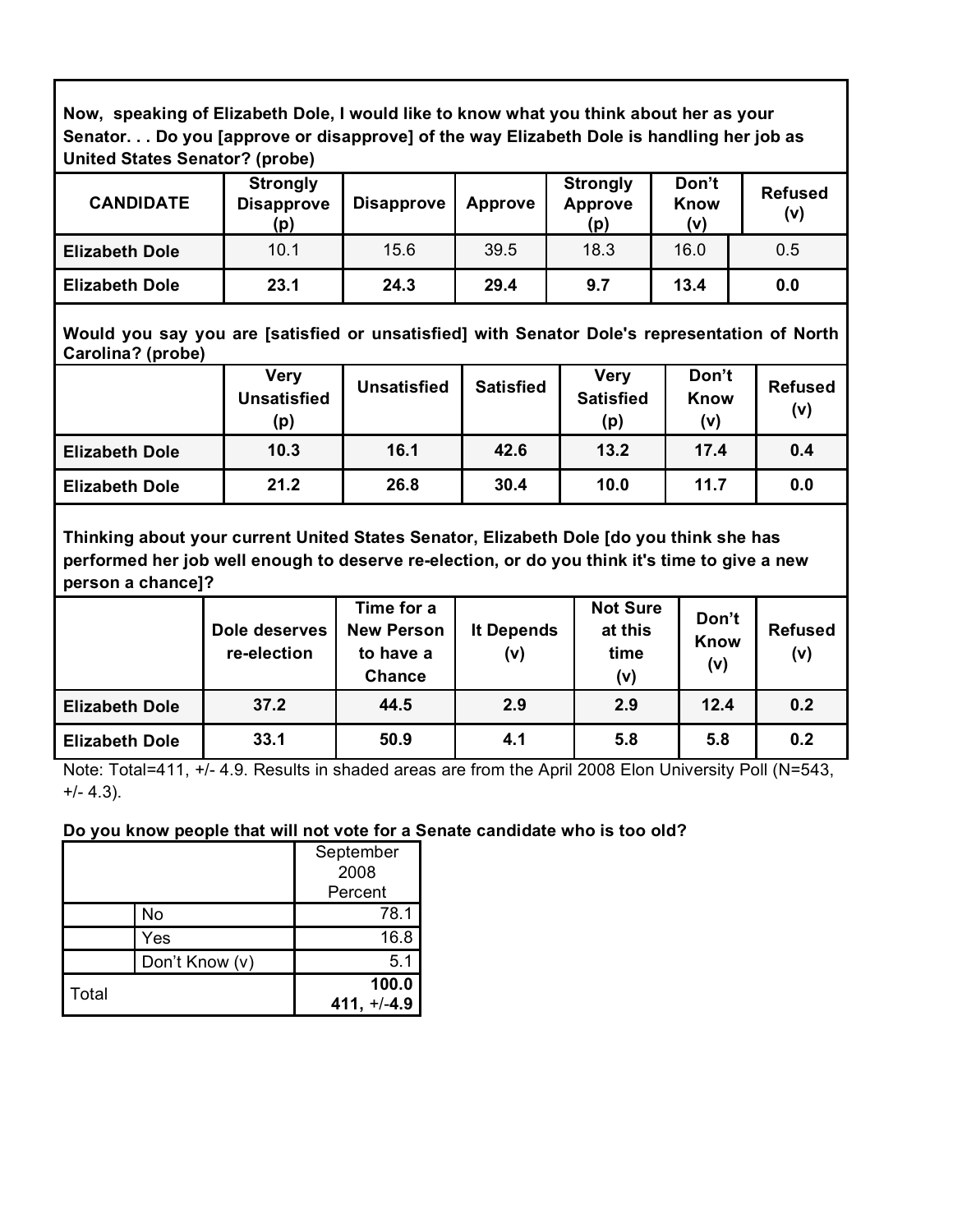**I'm going to read a list of candidates in the upcoming election and I would like for you to rate them on a scale of 1 to 10, where [1 means not at all favorable, 5 means neither favorable or unfavorable, and 10 means extremely favorable]. So, as I read each name, please rate them on the scale from 1 to 10. . .**

| <b>CANDIDATES</b>     | Not at all<br><b>Favorable</b><br>1 | 2 through 4 | <b>Neither</b><br>Favorable/<br><b>Unfavorable</b><br>5 | 6 through 9 | <b>Extremely</b><br><b>Favorable</b><br>10 | Don't<br><b>Know</b><br>(v) |
|-----------------------|-------------------------------------|-------------|---------------------------------------------------------|-------------|--------------------------------------------|-----------------------------|
| Pat McCrory           | 5.9                                 | 10.8        | 28.5                                                    | 20.6        | 5.3                                        | 28.9                        |
| Pat McCrory           | 13.4                                | 15.2        | 24.8                                                    | 24.1        | 10.2                                       | 11.9                        |
| <b>Beverly Perdue</b> | 11.2                                | 13.4        | 21.0                                                    | 26.7        | 5.9                                        | 21.7                        |
| <b>Beverly Perdue</b> | 13.9                                | 17.7        | 19.7                                                    | 28.8        | 7.5                                        | 12.4                        |
| <b>Elizabeth Dole</b> | 11.8                                | 12.6        | 17.1                                                    | 33.7        | 13.5                                       | 11.3                        |
| <b>Elizabeth Dole</b> | 23.1                                | 18.7        | 15.3                                                    | 28.7        | 8.5                                        | 5.6                         |
| Kay Hagan             | 6.9                                 | 8.7         | 30.5                                                    | 18.1        | 2.4                                        | 33.2                        |
| Kay Hagan             | 14.8                                | 16.5        | 22.1                                                    | 25.2        | 8.8                                        | 12.7                        |
| John McCain           | 11.8                                | 16.0        | 16.1                                                    | 40.6        | 11.5                                       | 4.1                         |
| John McCain           | 21.2                                | 12.6        | 9.5                                                     | 36.2        | 17.8                                       | 2.7                         |
| <b>Barack Obama</b>   | 19.6                                | 13.1        | 14.8                                                    | 33.5        | 15.0                                       | 4.5                         |
| <b>Barack Obama</b>   | 32.4                                | 14.6        | 10.7                                                    | 21.6        | 15.8                                       | 4.9                         |
| Sarah Palin           | 28.0                                | 7.8         | 11.2                                                    | 25.7        | 22.9                                       | 4.4                         |
| Joe Biden             | 24.6                                | 17.0        | 12.4                                                    | 25.1        | 15.8                                       | 5.1                         |

Note: Total=411, +/- 4.9. Respondents rated candidates on a scale of 1 to 10; some categories are collapsed for ease of presentation. Results in shaded areas are from the April 2008 Elon University Poll  $(N=543, +/- 4.3)$ .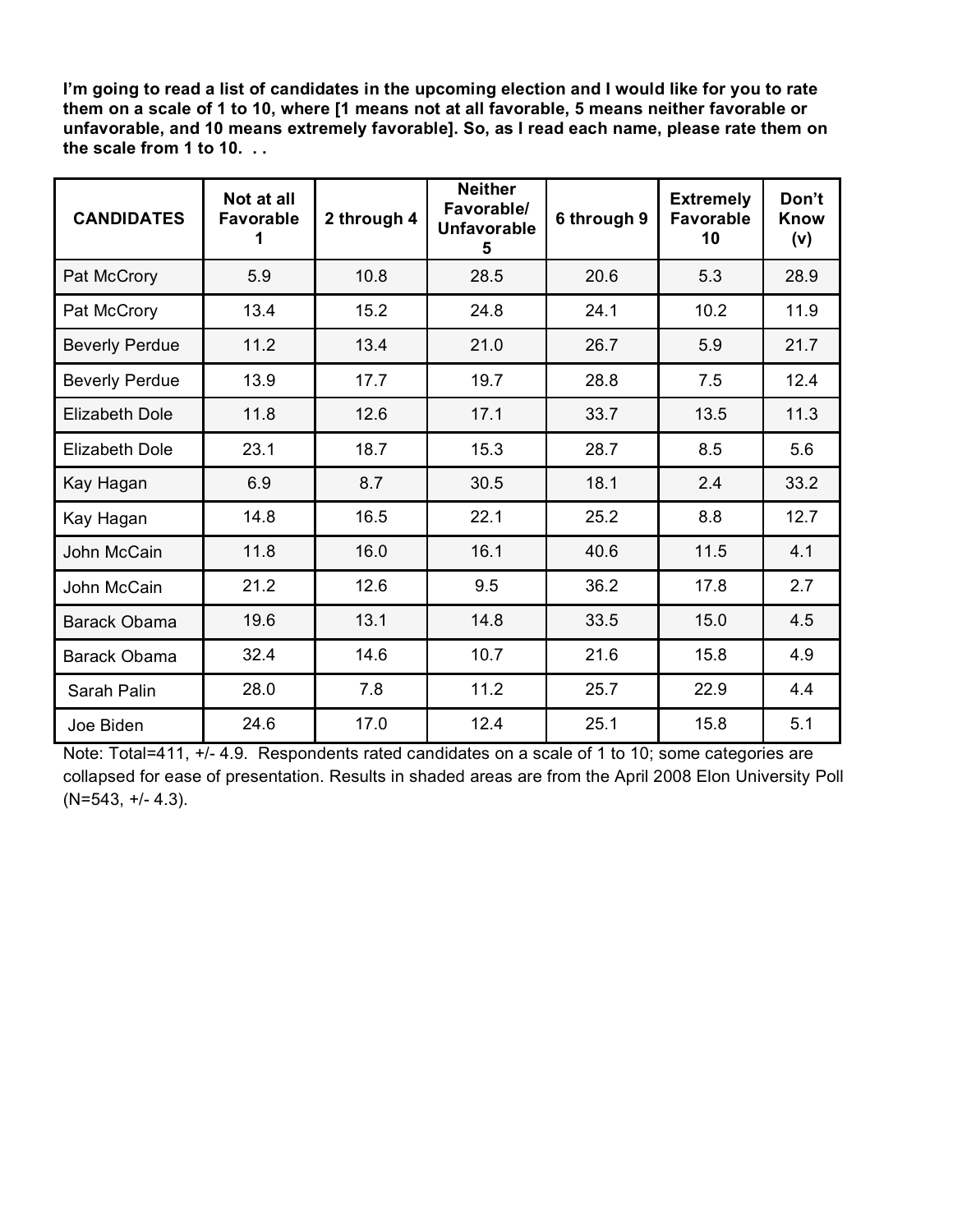**Now, changing the topic a bit, I'd like to know whether you feel that certain things affect how people evaluate presidential candidates . . .**

|                | April 2008<br>Percent | September<br>2008<br>Percent |
|----------------|-----------------------|------------------------------|
| No             | 43.7                  | 43.3                         |
| Yes            | 53.8                  | 54.7                         |
| Don't Know (v) | 2.5                   | 1.9                          |
|                | 100.0                 | 100.0                        |
|                | $543,+/-4.3$          | $411, +/-4.9$                |

**Do you know people that will not vote for a presidential candidate who is black?**

Results in shaded areas are from the April 2008 Elon University Poll (N=543, +/- 4.3).

#### **All things being equal, would you rather vote for a [black person, a white person,] or would a presidential candidate's race make no difference to you?**

|                                | April 2008<br>Percent | September<br>2008<br>Percent |
|--------------------------------|-----------------------|------------------------------|
| Vote for a Black Person        | 1.8                   | 0.7                          |
| Vote for a White Person        | 6.9                   | 2.9                          |
| Race Doesn't Make a Difference | 90.6                  | 95.9                         |
| Don't Know (v)                 | 0.7                   | 0.5                          |
|                                | 100.0                 | 100.0                        |
|                                | $543, +14.3$          | $+/-4.9$<br>411.             |

Results in shaded areas are from the April 2008 Elon University Poll (N=543, +/- 4.3).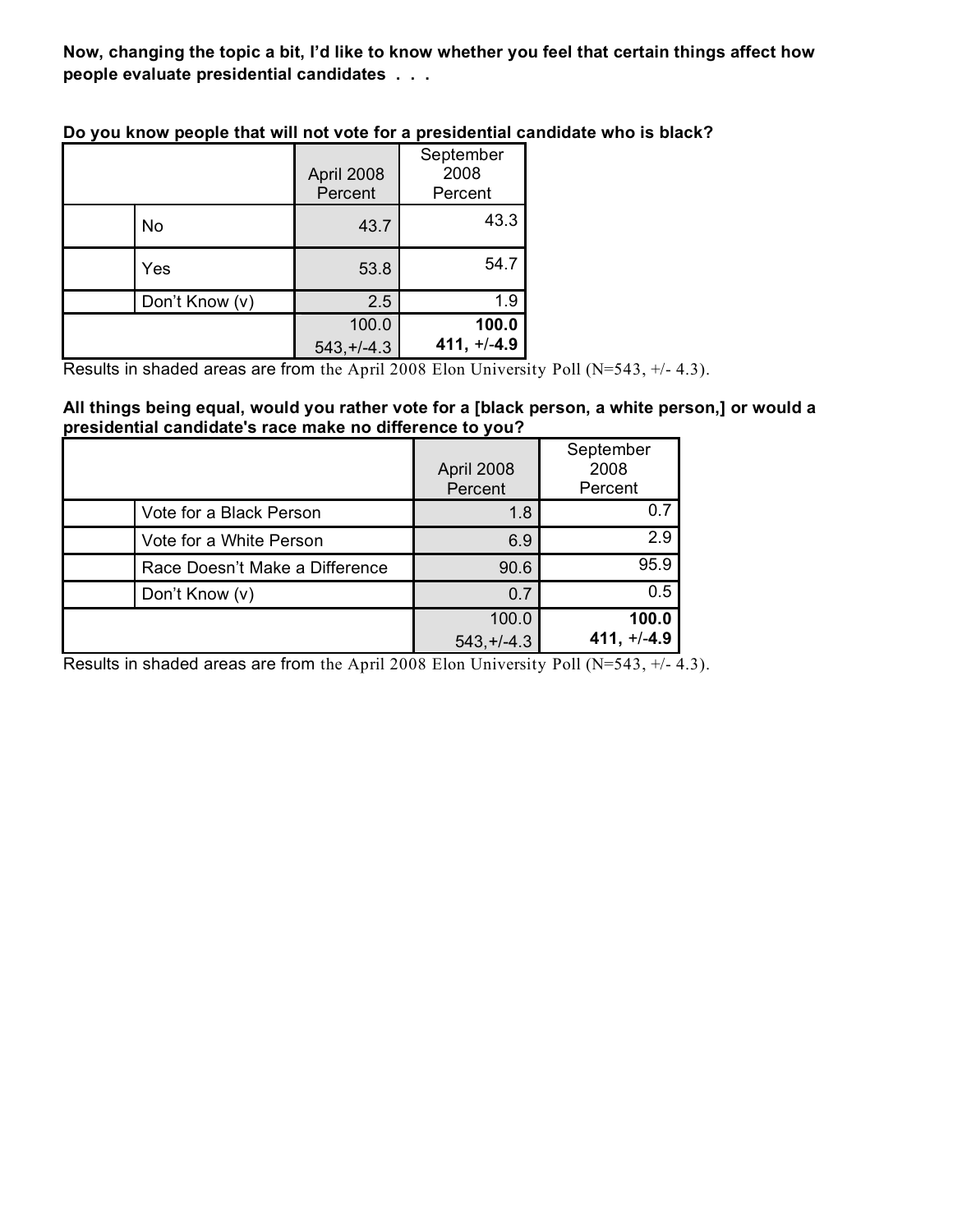## **Do you know people that will not vote for a presidential candidate who is too old?**

|                | April 2008   | September<br>2008 |
|----------------|--------------|-------------------|
|                | Percent      | Percent           |
| No             | 52.7         | 56.0              |
| Yes            | 44.3         | 41.4              |
| Don't Know (v) | 3.0          | 2.7               |
|                | 100.0        | 100.0             |
|                | $543.+/-4.3$ | $411, +/-4.9$     |

Results in shaded areas are from the April 2008 Elon University Poll (N=543, +/- 4.3).

#### **All things being equal, would you rather vote for [an old person, a young person,] or would a presidential candidate's age make no difference to you?**

|                               | April 2008   | September<br>2008 |
|-------------------------------|--------------|-------------------|
|                               | Percent      | Percent           |
| Vote for a Young Person       | 20.1         | 15.1              |
| Vote for an Old Person        | 10.3         | 7.5               |
| Age Doesn't Make a Difference | 66.0         | 73.7              |
| Don't Know (v)                | 3.5          | 3.7               |
|                               | 100.0        | 100.0             |
|                               | $543,+/-4.3$ | $411, +/-4.9$     |

Results in shaded areas are from the April 2008 Elon University Poll (N=543, +/- 4.3).

## **Do you know people that will not vote for a presidential candidate because the candidate for vice-president is a woman?**

|                                        | September<br>2008<br>Percent |
|----------------------------------------|------------------------------|
| No                                     | 72.3                         |
| Yes                                    | 23.6                         |
| <b>Support Candidate</b><br>due to Her | 1.0                          |
| Don't Know (v)                         | 3.2                          |
|                                        | 100.0<br>$+/-4.9$<br>411,    |

Results in shaded areas are from the April 2008 Elon University Poll (N=543, +/- 4.3).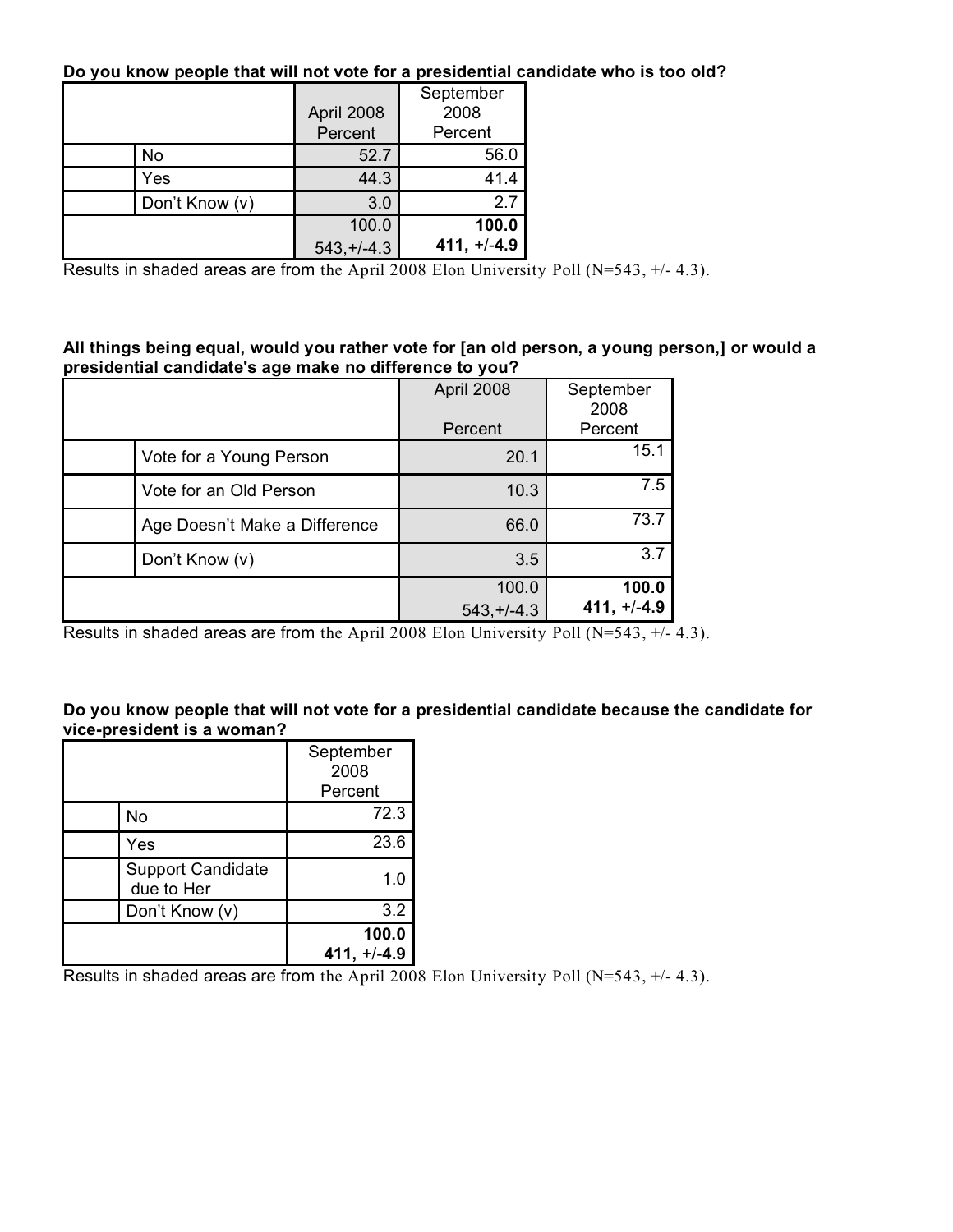**Now, switching topics to the issues, I'd like to know how some issues [may or may not] affect your votes in the upcoming election in North Carolina . . . I'm going to read you a** *list of issues* **and I'd like for you to tell me whether the issue [will influence or will not influence] your vote, or have you not given it any thought?**

**If respondent indicates that the issue** *will* **influence his/her vote, a follow-up question is asked about which election the issue will influence his/her vote:** 

*"Which election will this influence your vote in -- Governor, US Senate, or President?"* **(respondent can select any or all election races in which the issue will influence her/his vote)**

| <b>ISSUE</b>                  | <b>Will Not</b><br>Influence | Will<br><b>Influence</b> | <b>Have Not</b><br>Given It<br>Much<br><b>Thought</b> | Don't<br>Know<br>(v) | <b>Percent Indicating It Would</b><br><b>Influence Election for:</b> |                      |                  |
|-------------------------------|------------------------------|--------------------------|-------------------------------------------------------|----------------------|----------------------------------------------------------------------|----------------------|------------------|
|                               |                              |                          |                                                       |                      | Governor                                                             | US.<br><b>Senate</b> | <b>President</b> |
| *EDUCATION                    | 18.4                         | 71.1                     | 8.0                                                   | 2.4                  | 54.9                                                                 | 40.9                 | 49.4             |
| <b>**EDUCATION</b>            | 15.1                         | 73.7                     | 10.0                                                  | 1.1                  | 52.5                                                                 | 34.9                 | 47.8             |
| <b>EDUCATION</b>              | 11.9                         | 80.5                     | 6.8                                                   | 0.7                  | 58.9                                                                 | 45.7                 | 48.4             |
| *IMMIGRATION                  | 19.0                         | 72.7                     | 5.3                                                   | 3.0                  | 41.3                                                                 | 42.4                 | 62.2             |
| <b>**IMMIGRATION</b>          | 24.3                         | 66.8                     | 7.1                                                   | 1.8                  | 36.5                                                                 | 32.1                 | 53.4             |
| <b>IMMIGRATION</b>            | 20.4                         | 73.0                     | 4.6                                                   | 1.9                  | 45.0                                                                 | 45.0                 | 57.7             |
| *HEALTH CARE COSTS            | 15.2                         | 79.0                     | 3.4                                                   | 2.4                  | 46.2                                                                 | 46.1                 | 67.1             |
| <b>**HEALTH CARE</b>          | 12.6                         | 81.4                     | 4.7                                                   | 1.3                  | 45.1                                                                 | 40.1                 | 64.9             |
| <b>HEATLTH CARE</b>           | 10.9                         | 86.1                     | $2.2\phantom{0}$                                      | 0.7                  | 49.9                                                                 | 51.1                 | 65.5             |
| *ECONOMY                      | 11.6                         | 83.3                     | 2.7                                                   | 2.4                  | 53.0                                                                 | 51.7                 | 70.4             |
| <b>**ECONOMY</b>              | 8.1                          | 87.6                     | 2.3                                                   | 2.0                  | 51.2                                                                 | 47.0                 | 73.3             |
| <b>ECONOMY</b>                | 6.1                          | 92.2                     | 1.0                                                   | 0.7                  | 56.9                                                                 | 57.4                 | 69.1             |
| <b>**HOUSING MARKET</b>       | 40.2                         | 45.4                     | 10.5                                                  | 3.9                  | 25.7                                                                 | 22.3                 | 35.0             |
| <b>HOUSING MARKET</b>         | 35.8                         | 53.0                     | 6.8                                                   | 4.4                  | 34.1                                                                 | 34.8                 | 41.4             |
| *IRAQ WAR                     | 15.3                         | 78.9                     | 2.0                                                   | 3.7                  | 25.3                                                                 | 33.8                 | 71.1             |
| **IRAQ WAR                    | 15.9                         | 80.2                     | 1.6                                                   | 2.2                  | 23.0                                                                 | 29.2                 | 70.0             |
| <b>IRAQ WAR</b>               | 12.4                         | 83.7                     | 2.2                                                   | 1.7                  | 30.9                                                                 | 41.8                 | 66.4             |
| <b>*TAXES</b>                 | 15.7                         | 79.6                     | 2.3                                                   | 2.4                  | 55.5                                                                 | 51.0                 | 65.0             |
| **TAXES                       | 19.7                         | 74.8                     | 4.2                                                   | 1.3                  | 46.3                                                                 | 38.5                 | 58.8             |
| <b>TAXES</b>                  | 13.9                         | 82.7                     | 2.4                                                   | 1.0                  | 50.9                                                                 | 50.6                 | 63.7             |
| <i><b>*TRANSPORTATION</b></i> | 44.1                         | 39.1                     | 13.0                                                  | 3.8                  | 31.0                                                                 | 18.1                 | 19.3             |
| <b>**TRANSPORTATION</b>       | 37.9                         | 46.0                     | 12.8                                                  | 3.2                  | 31.0                                                                 | 19.0                 | 25.7             |
| <b>TRANSPORTATION</b>         | 38.9                         | 44.3                     | 12.7                                                  | 4.1                  | 36.0                                                                 | 31.6                 | 30.9             |
| <b>*FAMILY VALUES</b>         | 29.7                         | 62.8                     | 4.6                                                   | 2.9                  | 45.5                                                                 | 40.6                 | 51.0             |
| <b>**FAMILY VALUES</b>        | 28.2                         | 63.8                     | 5.4                                                   | 2.6                  | 41.3                                                                 | 35.4                 | 49.7             |
| <b>FAMILY VALUES</b>          | 24.1                         | 69.3                     | 3.6                                                   | 2.9                  | 47.2                                                                 | 45.3                 | 54.3             |

Notes: Total=411,+/-4.9. Current results are in non-shaded rows. Shaded rows are results from February 2008 (\*) and April 2008 (\*\*) Elon University Poll. "Political Corruption" was not asked in the April 2008 Elon University Poll; "Health Care Costs" (asked in the February 2008 Elon University Poll) was changed to simply "Health Care" in the April 2008 Poll.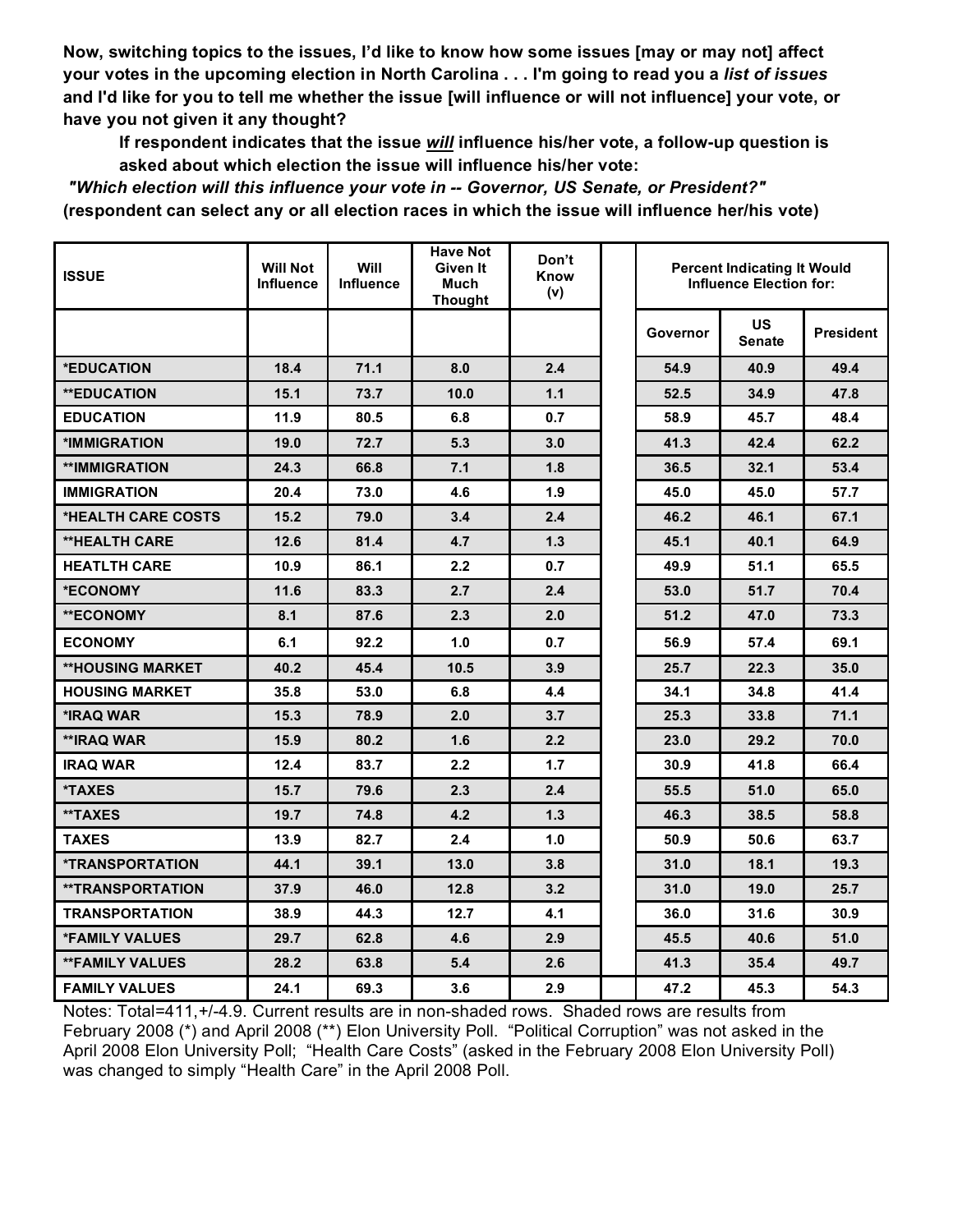**Now, I d like to know which party you think will do a better job of handling these issues . . . I d like for you to tell me whether you think [the Democrats or Republicans] will do a better job handling . . .?**

| <b>ISSUE</b>              | <b>Republicans</b> | <b>Democrats</b> | <b>Neither</b><br><b>Party</b><br>(v) | <b>Have Not</b><br><b>Given It</b><br><b>Much</b><br><b>Thought</b><br>(v) | Don't<br><b>Know</b><br>(v) |
|---------------------------|--------------------|------------------|---------------------------------------|----------------------------------------------------------------------------|-----------------------------|
| <b>EDUCATION</b>          | 28.7               | 50.4             | 9.0                                   | 3.0                                                                        | 8.9                         |
| <b>EDUCATION</b>          | 38.9               | 41.8             | 7.5                                   | 2.2                                                                        | 9.5                         |
| <b>IMMIGRATION</b>        | 42.7               | 37.2             | 8.8                                   | 2.7                                                                        | 8.6                         |
| <b>IMMIGRATION</b>        | 44.5               | 31.9             | 10.7                                  | 3.2                                                                        | 9.7                         |
| <b>HEALTH CARE</b>        | 27.6               | 52.6             | 9.0                                   | 2.1                                                                        | 8.6                         |
| <b>HEALTH CARE</b>        | 35.5               | 46.7             | 8.3                                   | 1.5                                                                        | 8.0                         |
| <b>ECONOMY</b>            | 33.0               | 48.9             | 8.4                                   | 1.8                                                                        | 8.0                         |
| <b>ECONOMY</b>            | 39.9               | 42.6             | 7.8                                   | 1.9                                                                        | 7.8                         |
| <b>HOUSING MARKET</b>     | 26.0               | 43.5             | 11.8                                  | 5.1                                                                        | 13.5                        |
| <b>HOUSING MARKET</b>     | 34.3               | 35.0             | 11.9                                  | 6.1                                                                        | 12.7                        |
| <b>IRAQ WAR</b>           | 35.7               | 46.8             | 7.7                                   | 2.2                                                                        | 7.5                         |
| <b>IRAQ WAR</b>           | 46.7               | 39.2             | 6.3                                   | 1.7                                                                        | 6.1                         |
| <b>TAXES</b>              | 35.7               | 44.3             | 8.5                                   | 2.2                                                                        | 9.3                         |
| <b>TAXES</b>              | 44.0               | 38.9             | 7.1                                   | 2.2                                                                        | 7.8                         |
| <b>TRANSPORTATION</b>     | 22.6               | 43.2             | 10.5                                  | 8.4                                                                        | 15.2                        |
| <b>TRANSPORTATION</b>     | 29.7               | 35.5             | 9.5                                   | 9.5                                                                        | 15.8                        |
| <b>FAMILY VALUES</b>      | 36.7               | 38.1             | 11.5                                  | 3.8                                                                        | 9.9                         |
| <b>FAMILY VALUES</b>      | 46.7               | 30.9             | 9.5                                   | 3.9                                                                        | 9.0                         |
| <b>Average per Column</b> | 32.1               | 45.0             | 9.5                                   | 3.5                                                                        | 9.9                         |
| <b>Average per Column</b> | 40.0               | 38.1             | 8.7                                   | 3.6                                                                        | 9.6                         |

Total= Total=411,+/-4.9. Results in shaded areas are from the April 2008 Elon University Poll (N=543, +/- 4.3).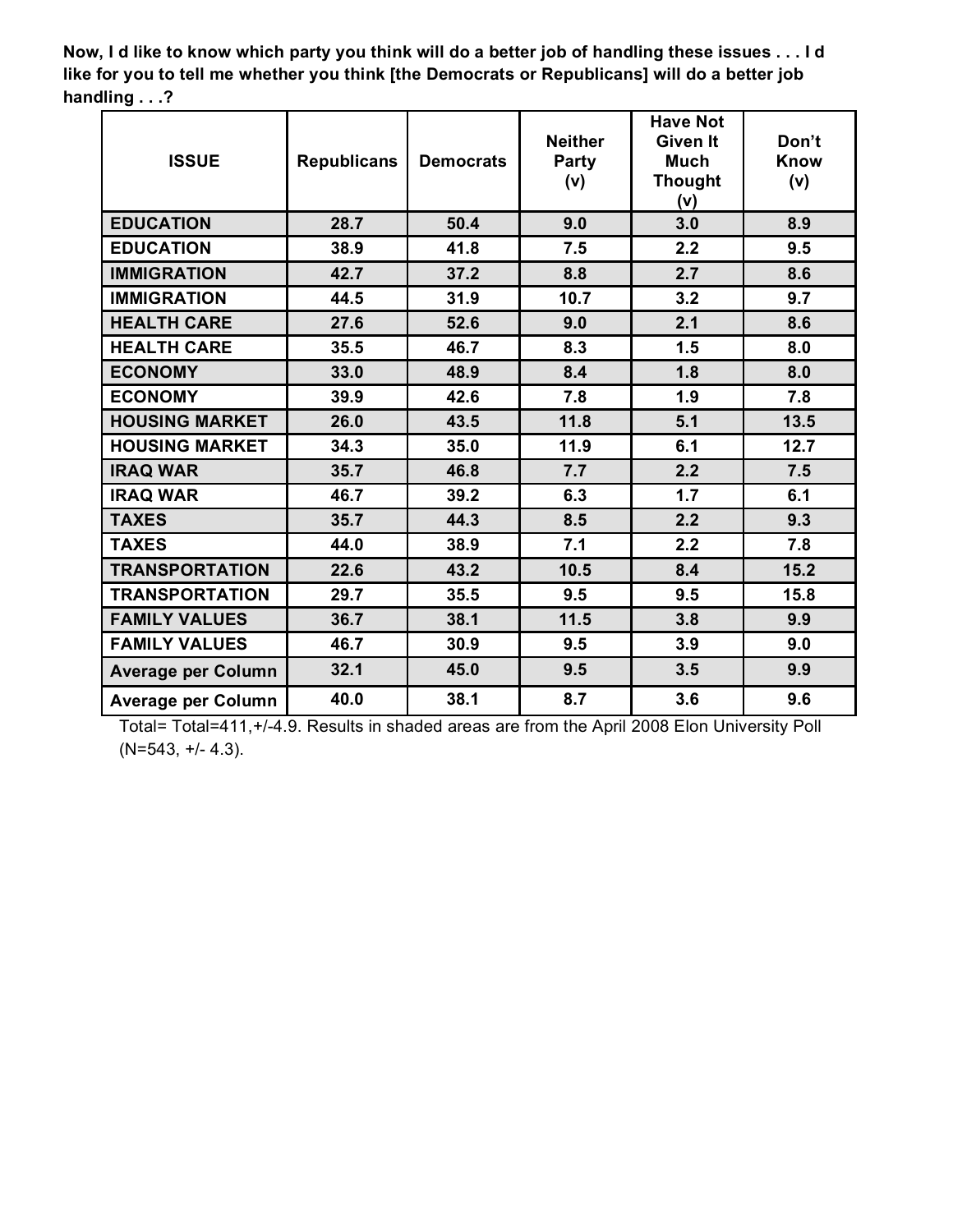**Now, I d like to know which presidential candidate you think will do a better job of handling these issues . . . I'd like for you to tell me whether you think [Bob Barr, John McCain, or Barack Obama] will do a better job handling . . . ?**

| <b>ISSUE</b>              | <b>Obama</b> | <b>McCain</b> | <b>Barr</b> | None of<br>these<br><b>Candidates</b><br>(v) | Don't<br>Know<br>(v) |
|---------------------------|--------------|---------------|-------------|----------------------------------------------|----------------------|
| <b>EDUCATION</b>          | 47.0         | 39.4          | 1.0         | 3.4                                          | 9.2                  |
| <b>IMMIGRATION</b>        | 33.1         | 51.3          | 1.9         | 4.6                                          | 9.0                  |
| <b>HEALTH CARE</b>        | 45.0         | 42.6          | 0.7         | 4.1                                          | 7.5                  |
| <b>ECONOMY</b>            | 40.6         | 46.2          | 1.0         | 4.1                                          | 8.0                  |
| <b>HOUSING MARKET</b>     | 36.0         | 40.1          | 0.2         | 7.8                                          | 15.8                 |
| <b>IRAQ WAR</b>           | 37.7         | 51.3          | 0.5         | 3.2                                          | 7.3                  |
| <b>TAXES</b>              | 42.8         | 45.5          | 1.2         | 4.4                                          | 6.1                  |
| <b>TRANSPORTATION</b>     | 36.3         | 34.1          | 1.2         | 7.6                                          | 20.9                 |
| <b>FAMILY VALUES</b>      | 34.8         | 48.2          | 1.2         | 5.1                                          | 10.7                 |
|                           |              |               |             |                                              |                      |
| <b>Average per Column</b> | 39.3         | 44.3          | 0.98        | 4.9                                          | 10.5                 |

Total= Total=411,+/-4.9. Results in shaded areas are from the April 2008 Elon University Poll (N=543, +/- 4.3).